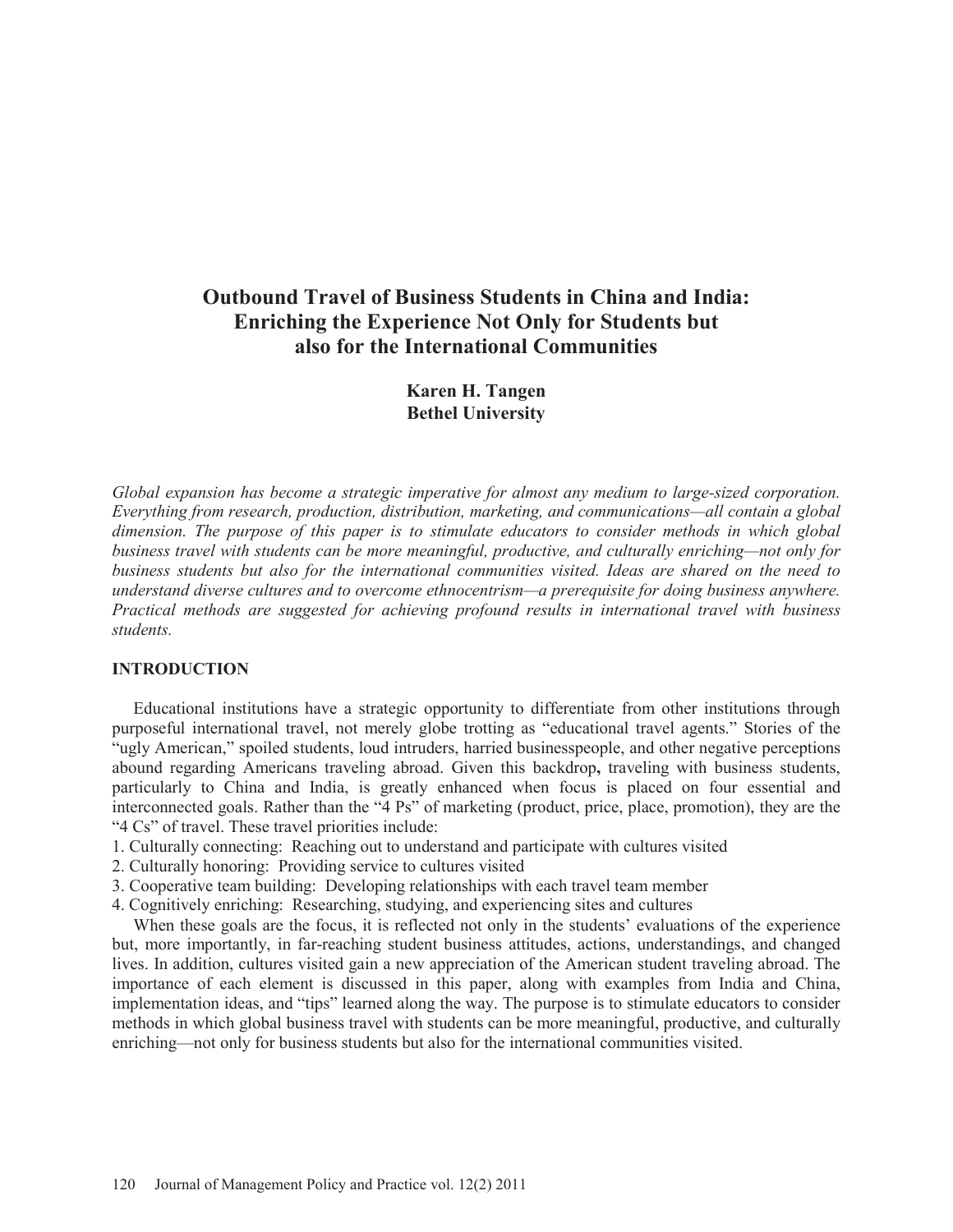#### **GLOBALIZATION OF BUSINESS IN CHINA AND INDIA**

 Global expansion has become a strategic imperative for almost any medium to large-sized corporation. One reason is because companies are seeking growth away from the mature and saturated markets of developed countries and toward the fresh opportunities of emerging markets. This globalization is also necessary if companies are to remain knowledgeable about market developments and global customers, to gain possible global scale efficiencies, and to protect against global competitors. Indeed, most business activities today are global in scope. Everything from research, production, distribution, marketing, to communications—all contain a global dimension, and every company is international to the extent that its performance is impacted by events that happen abroad.

 Asia, specifically India, is a popular destination for international businesses seeking to expand and enter new markets. Ranging from well-known publications to the cinema, India is presently a popular location. Investors globally are targeting India's markets. How do businesses begin to understand a country of over one billion people that is the world's largest democracy and has Hindus, Muslims, Christians, plus myriad other religions? It is a land of hundreds of dialects where **"**only about 11% of those eligible to enroll in higher education in India do so, compared with about 21% in the other 'Bric (Brazil, Russia, India, China) countries'" (Yee, 2009, para. 8), and "with 40% of its population under 18" (Sengupta, 2008, p. A1). In summary, India offers strategic opportunities amidst struggles with poverty, disease, extreme water shortages, choking pollution, enormous energy needs, and many challenging infrastructure issues. While dealing with increasing terrorist threats, India faces every other issue confronting large, emerging nations. Amidst this, India's higher education system is one of the largest in the world with many premier institutions, particularly in technology.

 Turning to China, how is business to understand the other Asian behemoth, or "the gorilla" as described by McGregor (2005)? There are many perplexities to try to comprehend: a 5,000 year old history, a political system with no opposition parties and little public debate on issues, employment with no trade unions, a media that underpins social control, universities whose students are the 20% of 18 to 30 year-olds rigorously selected to enroll, plus a single institution in Beijing alone which has over 4,000 "think tank" researchers (Leonard, 2008). China's modern history includes foreign policy issues (e.g., Japan, Taiwan, Tibet, and North Korea) and many internal challenges, such as infrastructure development, intellectual property law, pollution, religious freedom, policing the Internet, and the onechild policy, to name a few.

### **THE IMPERATIVE OF UNDERSTANDING CULTURE FOR CONDUCTING BUSINESS**

 Two essential goals of international business are to maximize the returns while minimizing the risks. Using international marketing as an example, and realizing that corporate resources and competencies influence strategic choice (Verbke, 2003), the marketing manager controls price, product, promotion, and channels-of-distribution in order to maximize on anticipated demand. These are within a marketer's decision-making area—that is, areas that can be controlled and risk minimized.

 Uncontrollable elements, however, present risks that must be carefully considered in order to achieve success. Some of these elements include: infrastructure, competitive issues, economic conditions, political influences, regulatory agencies, and socio-cultural forces. These elements differ from country to country, and are not under the control of the marketing manager. Therefore, to lessen risks marketing programs must be designed to make critical adjustments in uncertain business climates.

 Local adaptation is required for success in foreign markets. Of all the variables, both controllable and uncontrollable, of conducting successful business globally, cultural understanding is the uncontrollable variable that most needs to be understood. The challenge of the international marketer is to adjust to the culture and recognize its importance. In the home country, cultural adjustment is not a problem, and is done automatically as a result of years of socialization. The risk lies in the foreign market, when adaptation to cultural differences arises. The primary obstacles to success in international marketing are a person's self-reference criterion (SRC) and an associated ethnocentrism. The SRC is an unconscious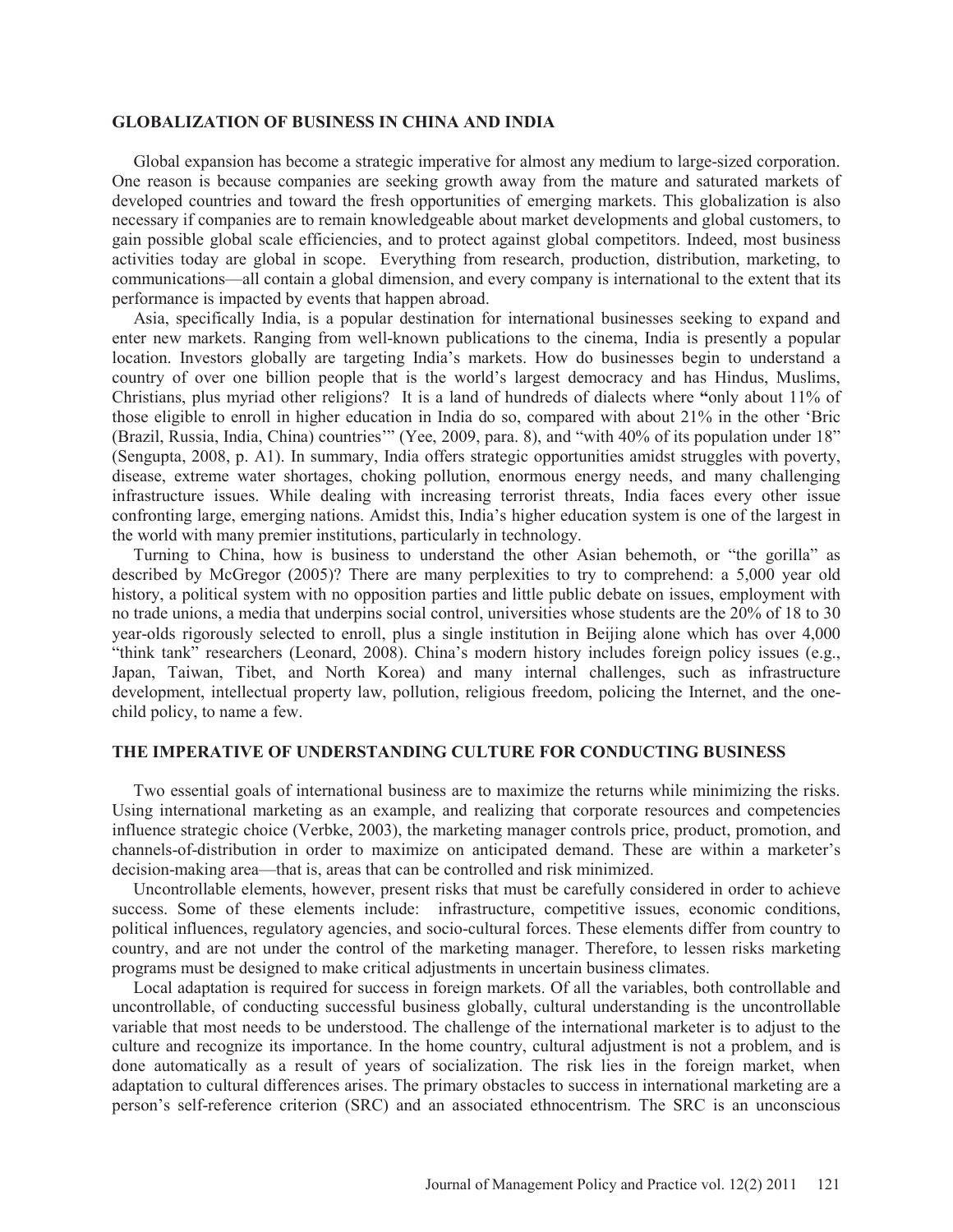reference to one's own cultural values, experiences, and knowledge as a basis for decisions. Closely connected is ethnocentrism—that is, the notion that people in one's own company, culture, or country know best how to do things (Cateora, Gilly, & Graham, 2009).

 America's economic dominance in the world has at times hindered businesses because of SRC and ethnocentrism. An example of this is Disney's initial foray into France with the American concept of "Mickey" and Disneyland. Global opportunities abound for those prepared to shed ethnocentric habits and have a willingness to learn new ways. To be globally effective, one must adapt to cultural differences and understand culture attributes, including beliefs and values shared from one generation to the next (Tung, 2009). Culture is the like-mindedness within a group of people. If it is not understood, there is little hope of successfully doing business or connecting with the people of the other culture. Adaptation or, at a minimum, accommodation, is critical in international business. (Sin, Tse, Yau, Chow, & Lee, 2005). Sympathy for and knowledge of cultural business practices in a foreign environment can remove seemingly insurmountable barriers and create successful business relationships. Understanding the culture of a foreign country, its history, family loyalty, politics, religions, sense of time, ways of thinking, etc. greatly impact the potential for doing business globally.

 Adaptation to the foreign culture depends on hard work and a desire to adapt. Conscientious preparation must be done before business is conducted in the target country. "Cultural empathy" is clearly necessary for anyone hoping to be successful in doing business in the host country. It is a part of the basic orientation of a country, and anyone who is confused about the environment is more than likely not going to be effective (Lee & Dawes, 2005).

 Experienced international business people know business customs and expectations of a culture. For example, the Chinese word guanxi (Rao, Pearce, & Xin, 2005) refers to friendship, human relations, or attaining a level of trust through friendship (Zaheer & Zaheer, 2006). In China and India, trusting relationships and friendships are imperatives for conducting business. The Chinese accept strangers only after a trust relationship has developed. This is part of their culture. The stranger is an outsider, and is considered only after family members, extended family, hometown neighbors, and former classmates. Networking through one of these contacts can prove successful if a strong, trusting friendship has been developed.

 Any businessperson wishing to work with individuals, the government, or firms should consider developing an attitude of tolerance, flexibility, cultural curiosity, a liking of others, and a general "others orientation", or a focus on the interests of others. This will help in adapting and integrating into the host culture. These qualities seem obvious in conducting successful business anywhere, but the obvious is often forgotten. Embracing the culture is indispensible when conducting business in Asia. To understand the culture, both study and interaction are imperative.

## **GROWTH OF UNIVERSITY SPONSORED INTERNATIONAL TRAVEL AND THE OPPORTUNITY TO DIFFERENTIATE PROGRAMS**

 University sponsored international travel for business students has grown at an extraordinary pace. Many national agencies have also developed programs to encourage students to travel abroad. Stories, however, regarding the character of demanding students, loud intruders, insulting cultural invaders, harried foreigners, and other negative perceptions abound regarding student travel. Youth tourism is rapidly becoming another mass-consumption product that is often little more than student sightseeing vacations with friends and exhausted professors trying to protect the students from themselves and others. There has been a "McDonaldizing" of trips, where the emphasis is on fast travel with oversized itineraries. Bringing business students with limited budgets out to experience a culture at all levels is a significant challenge. If, however, understanding culture and minimizing one's own self-reference perspectives is critical to successfully conducting international business, then educators must consider methods through which global travel with business students can be more meaningful, productive, and culturally enriching not only for students—and to enhance our universities' reputations—but also for the international communities visited.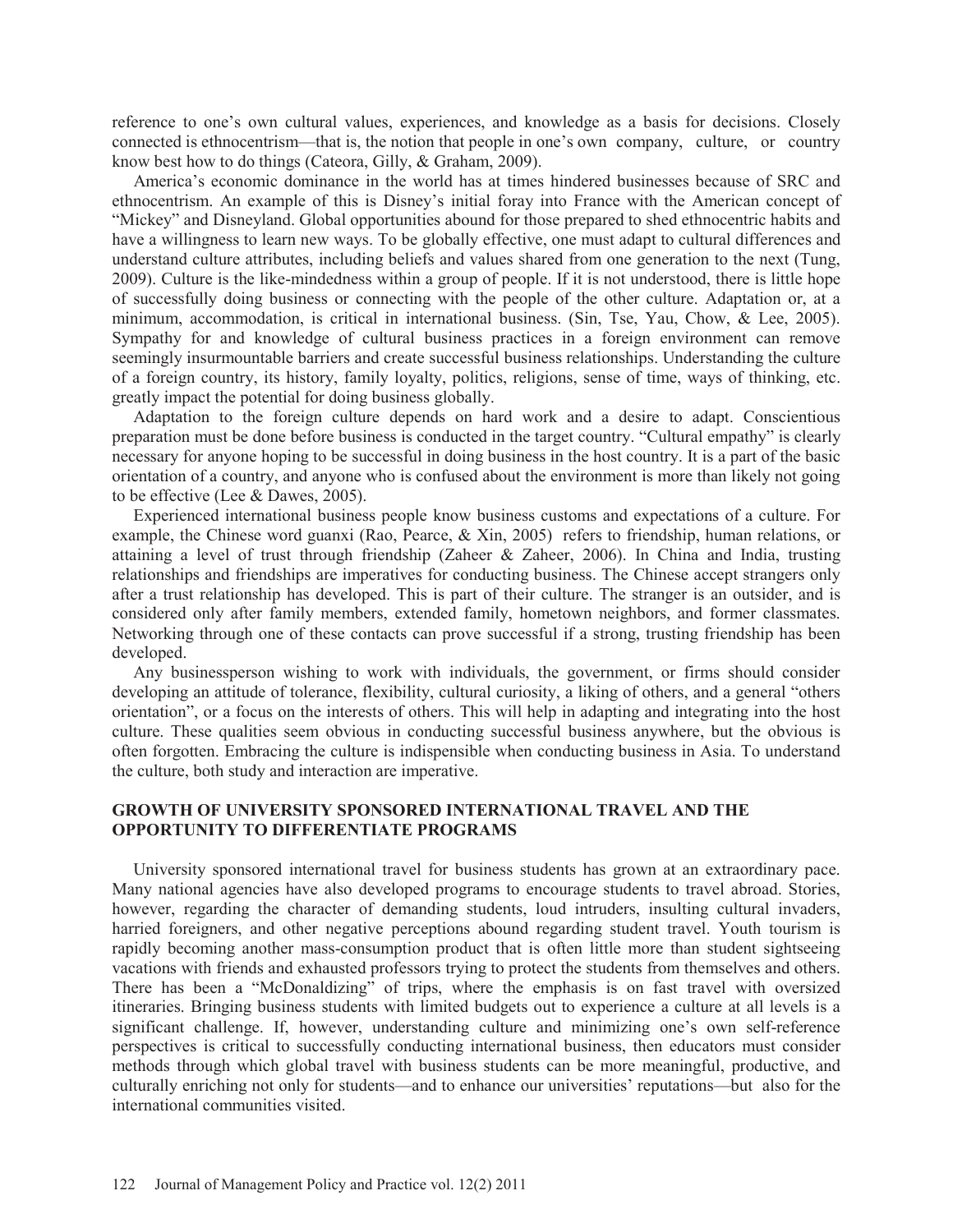Important cultural methodological frameworks provide insight and must be reviewed—including cultural theorists such as Frons Trompenaas (e.g., levels of affect); Geert Hofstede's research to identify value dimensions of varying cultures (e.g., uncertainty avoidance); and Edward Hall's study of crosscultural issues (e.g., "high context" and "low context" communication). Intercultural studies need to be understood as part of international preparedness (Bennett, 1993). Other methods, however, provide culturally enriching understanding at a personal level and include experiential lessons gained during travel with students. Practical methods using directed cultural interaction through first hand experiences are indispensible for helping students overcome ethnocentrism, develop networks, understand cultural etiquette, realize the multiple aspects of both uncontrollable and controllable variables of doing business, and basically improve their overall cultural competence—prerequisites for doing good business anywhere. This can be achieved, and profound travel results gained, through these experiential practices, thereby better preparing business students for work in the global market place, and also improving student reputations as global travelers. Many educational institutions have become globe-trotting, logisticsspecializing, educational travel agents, whose students do not penetrate or comprehend the nuances of culture, but move from city site to city site, visiting businesses, enjoying restaurants, checking into hotels, then moving on to the next target to do the same. But it is through deliberate and beneficial contact with locals that the understanding and discernment of a culture begins to takes place. Businesses know there is nothing like experience, and experience gained through mutually beneficial cultural interactions is invaluable. Universities and colleges have a strategic opportunity to differentiate their travel programs through meaningful and culturally sensitive, people-enriching, experiential international travel.

## **HOW TO BECOME MORE THAN TRAVEL AGENTS, LOGISTIANS, AND SUBJECT MATTER EXPERTS**

## **Preparation: Community Building Within the Travel Team—Creating an "Others Orientation" Culture and Connecting with Each Other**

 Someone once said, "Failing to plan is planning to fail." This could not be truer when preparing to travel with students. In laying the groundwork, there must be time to cultivate the hearts and minds of students for cultural encounters and opportunities they will have during their travel. Thoughtful preparation is essential and will eliminate a multitude of later problems. It begins by creating a culture an attitude of serving, or an "others orientation" within the team. The essence is a focus on the other person—being interested in them and giving personal time to find out about their talents, history, and passions. It is a practice, or dry run, for the team before they venture out to focus on the people and the places they will be visiting. Without this "others" attitude, which is the antithesis of our more natural egocentric bent and of seeking self-gratification, students will not be able to escape their own selfreference habits and connect with the culture visited. It is a viewing of the world as far as "What's in it for others?" and not just "What's in it for me?" This is particularly important in Asia since the cultures are so vastly different from ours (and from each other), and travel can be challenging. Both in India and China, relationships are everything. The Chinese want to do business with individuals they know and trust.

 So trust begins at home, with each other—getting to know each other and developing an "others orientation." It helps if there are students familiar with this orientation from previous classes. This initial stage in developing the team's ability might be what William Howell called the first of four levels of cultural awareness or "unconscious incompetence"—not knowing what you do not know about a culture. It might also be what he considered the second level of cultural awareness, which is "conscious incompetence," or awareness that one is learning new skills and knowledge and will make mistakes (Howell, 1982).

 Activities that have worked particularly well in preparing students, and have received positive reviews from students, include:

• Students are given articles and practical, commonsense books to read on simple but profound human relations skills. Sometimes the obvious is the most difficult to put into practice.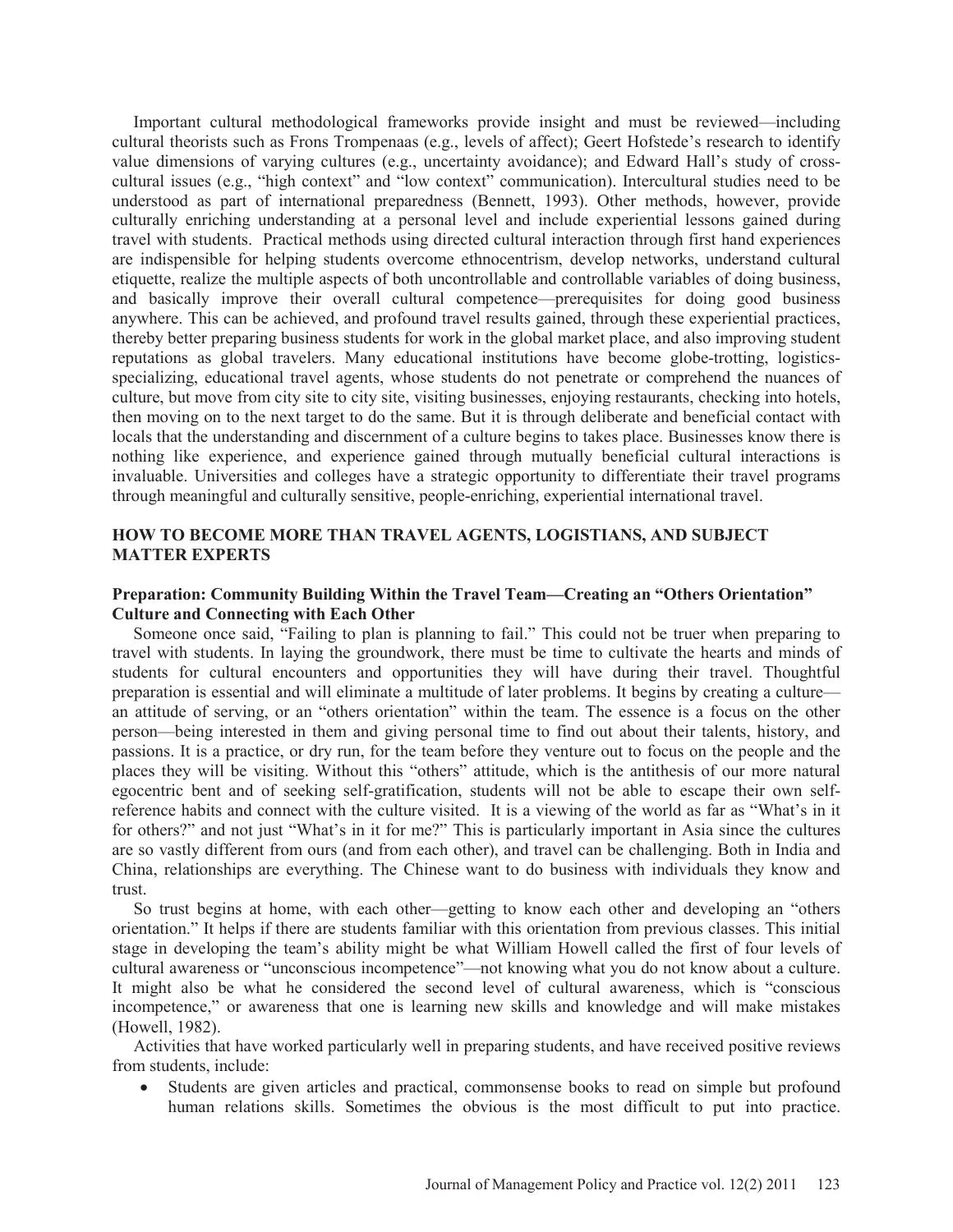Interestingly, the students who get along best with other students are the ones most enthused by these materials. Student who actually read the material comprehend its value. A classic, widely used book is Dale Carnegie's *How to Win Friends and Influence People*. It is a favorite among students, and is still being used in training conferences for thousands of business people. There are, however, many sources from which to choose. Students select chapters/articles that resonate with them, present this to the team, and then lead a discussion involving situations that could arise in a foreign country. They might give an "ugly American" ethnocentric response to a situation, then ask the team for alternative, "other-oriented" approaches. For example, a tourist might refer to a "foreigner" by saying, "Why are they so slow?" or "What kind of an outfit is that?" or "Don't they speak English?" The focus is on assisting the team to become more flexible and open to other cultures, to develop an interest in understanding others, and to anticipate cultural situations in which students might need help. Students discuss expectations of what constitutes a good or a poor trip, and the responsibilities of team members and the professor in contributing to a positive experience. A contract that students and accompanying professor develop regarding behaviors can enhance the trip. Topics such as maintaining a positive attitude, respecting schedules, promptly informing each other of concerns, supporting team members, and engaging in only healthful and safe activities might be in the contract so that each team member understands his or her personal responsibility and contribution in making the journey a success for all.

- Indian or Chinese students from local colleges are invited to a simple, potluck lunch or dinner held at a home or at the university. Universities usually have clubs or other organizations through which international contacts can be made. This includes sharing typical American foods (usually pizza), and giving the guests the option of bringing a sample of their favorite home food. Typically the guests bring more food than expected and also present unexpected gifts—cultural lessons! The "foreigners" love the event. Many times it is their first invitation to an American home or from an American student—another cultural lesson. Not much entertainment is needed because conversations abound; however, taking turns drawing cultural questions from a hat is a fun and culturally informative activity. Questions might include: What is your favorite family memory, tradition, holiday, or music? This activity is always a great success generating friendships, exchange of email addresses, and tips about where to go and what to do. During this simple activity, the transformation of student attitudes begins in earnest. These are Asian students from whom they receive invaluable advice before, during, and even after their trip.
- An inexpensive "Contact Notebook" is begun with an individual page about each team member (including a photo), and additional pages for potential travel contacts. The first step is to learn the names of each person on the travel team. This is done as a team through humorous association name games, emphasizing team building. In the small notebook, each student continually records observations about their teammates. Emphasis is placed on what is most appreciated about each person: their passions, business strengths, business contacts, talents, things teammates have in common, etc. Students are also required to spend the equivalent of one-half day during travel with each member on the team. They record in their notebooks the answers to pre-developed questions they will weave into conversations with each other. This activity not only helps to break up cliques and to facilitate new friendships, but also increases conversation skills, moves the focus to "others," and expands student networks of relatives and friends that potentially include hundreds of invaluable business contacts.
- A pretest is given regarding cultural attitudes, and a follow-up test upon return is given to help measure cultural attitude changes. These results can be shared with the students. The test might be developed by either the instructor or the students. There are also professionally developed surveys that test cultural biases, understanding, etc.
- One of the first and most effective activities conducted as a team for bonding and building trust is to have students sit in a circle and share something unique about themselves—something no one else might know but is specific to the individual. They can do this verbally, draw a picture, or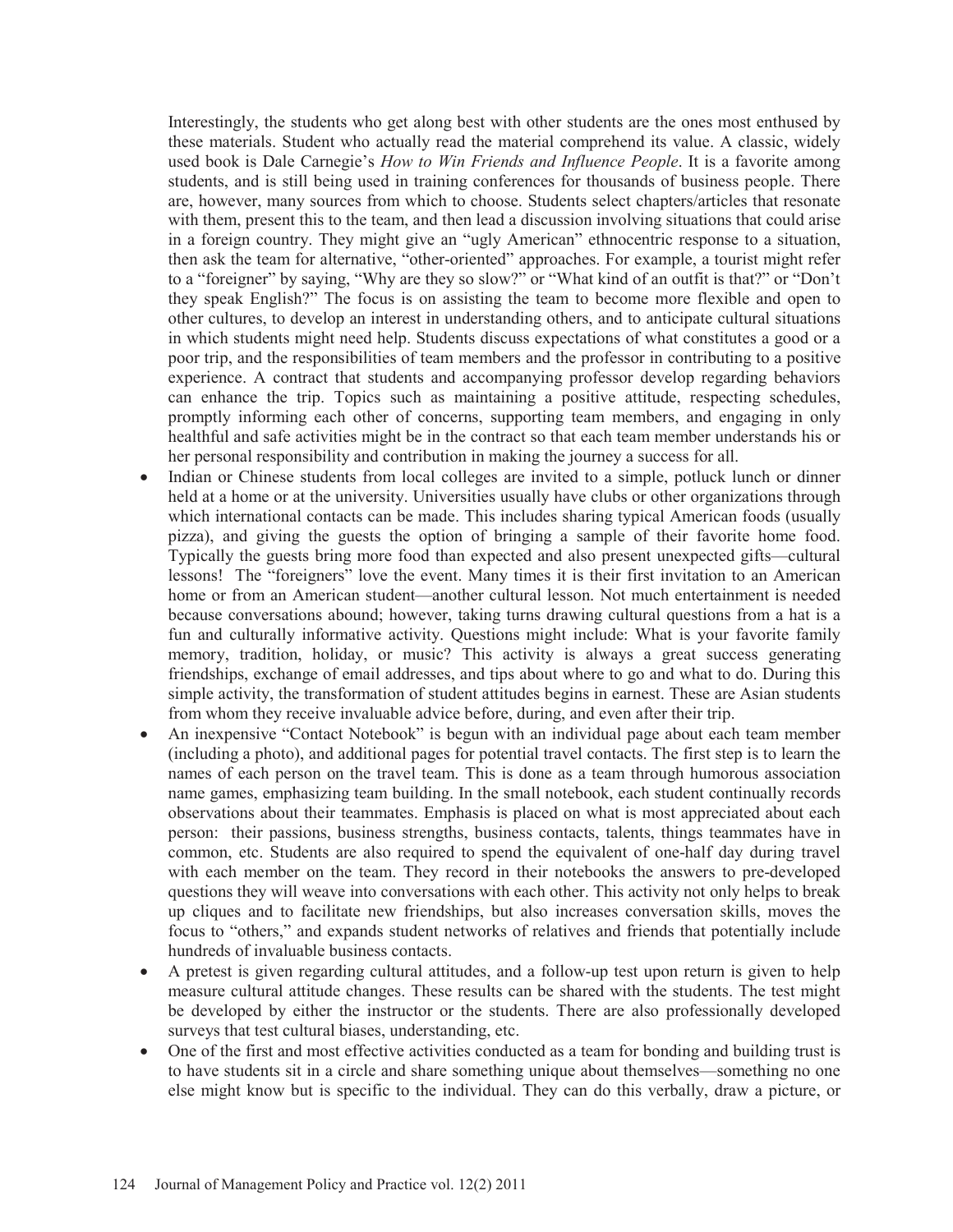have a teammate represent them. The activity is not about bragging but being vulnerable and sharing something personally quirky. The vulnerability gets the students laughing and lets them break down their guard, especially when the professor starts by sharing that she is profoundly color blind and has extremely flat feet. They then want the shoes to come off and proceed to quiz her on colors of everything in sight. It becomes comical! This activity also helps to identify personality types and learning styles which can be important information while traveling, particularly in finding leaders and followers, and in pairing students for activities.

Role playing, experience sharing, and guest speakers help students to shed their ethnocentrism and increase their understanding of cultures. Additionally, articles/books are read and discussed regarding the countries that will be visited and the potential situations students might encounter (e.g., how to react to unidentifiable delicacies in China, culturally sensitive locations like religious temples, and the begging of the poor in India). Students usually need and appreciate help with appropriate responses to the myriad cultural interactions they will experience. A relevant example of cultural assumptions made from an ethnocentric point of view occurred several years ago: A well-intentioned travel team brought trunks full of teddy bears wrapped in white paper to an orphanage in a remote town in China, only to discover that the children had never seen stuffed bears and were frightened by them. Even worse, in China the white of the wrapping paper symbolizes death! Because of the importance of gift giving in Asia, a gift giving team is appointed to gather inexpensive yet meaningful gifts for hosts, and to wrap them appropriately for the country visited. Examples of gifts would be: "Love MN" pins, college tshirts for students, samples of American make-up for girls in Korea (though not in China), pens, paperweights, etc. Teams are also formed to gather traditional American holiday and event items and pictures (e.g., weddings, Valentine's Day, Thanksgiving) to assist in sharing home culture when abroad. Students are encouraged to consider their own traditions which help them realize the significance of traditions in other countries. The visuals gathered beforehand are useful when interacting with foreign hosts during cultural exchange activities and panel discussions, which are often initiated at universities.

 Other ideas include: Asking Indian or Chinese students and friends to speak to the team; meeting for dinner at an ethnic restaurant and having the owners explain etiquette; watching a popular or historic movie as a team highlighting the country to be visited; meeting in small groups to discuss their fears and hopes for the travel; meeting with individual students and the trip leader to discuss any special circumstances, strengths, weaknesses, etc. The key is to build understanding of the culture and to bond with each other before the pressures of travel take over.

#### **Culturally Connecting/Others Orientation/Value Added**

 In Milton J. Bennett's model of intercultural sensitivity, he investigated attitudes and degrees of awareness toward cultural differences. He stated that cultural understanding and sensitivity, including the view that cultural differences are interesting, positive, and have their own logic, is obtained through a process of education and experience (Bennett, 1993). It is the intentional, active, intercultural experiential aspect of international travel with business students that is the focus of this paper. Understanding culture is crucial to conducting business and the importance of cultural sensitivity must be communicated to students.

 There are so many cultural imperatives that unless meaningful connections with hosts in the country visited are made, the chances of "getting it right," and also being forgiven when mistakes are made, are slim. Spradley (1980) related that to increase our own cultural knowledge, we need to get inside the heads of the host nationals. This is difficult, but not impossible, especially if it is intentionally experiential and interactive. Cultural examples regularly encountered by business students in both India and China include some of the following:

• In Chinese etiquette, there are elaborate, unwritten codes of rules that apply to all aspects of business. It begins with introductions, when someone offers a business card, always with both hands. An afternoon meeting will likely extend to late in the evening, and the Chinese do not like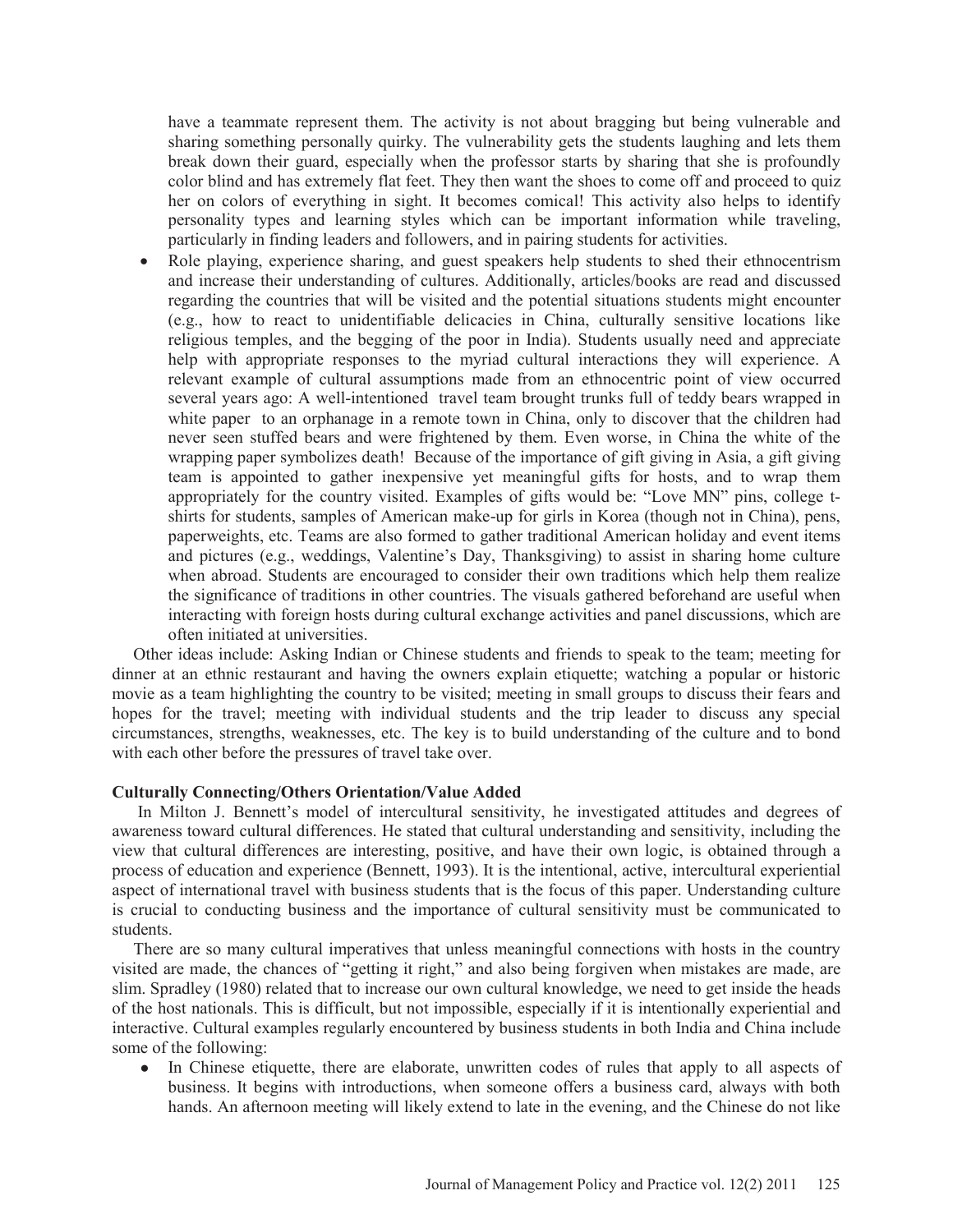to get the impression you are in a rush to leave. Hosting a party for Asian contacts is always welcome, and is a way of connecting and hearing what is really on the minds of your contacts.

- ł "Gestures that seem insignificant on the surface can make or break your efforts in China" (Alexander, 2001, p. 9). Gestures can bond you together with your contacts. For example, a new friend as a courtesy will insist on walking you to your means of transportation.
- Indians also want to spend time getting to know you and developing trust before they will share their real feelings. An entire day might be spent at a host's house, "just sitting around," eating and talking leisurely, or an afternoon visit to a local friend's parent's home may extend into the night with seemingly nothing planned except just getting to know you.
- In both India and China, hierarchical social levels are very important. The status of being a professor is an advantage. Longevity is also respected.
- In China, saving face is all important and ensures that dignity and social standing are preserved.
- ł Politics is an easy topic of discussion in India. However, in China there are political topics too sensitive or considered impolite to discuss.
- $\bullet$  Seligman (1999) talked about how the Chinese may view a foreign friend as a way to get benefits from a world to which they may not have access. It is the way they have had to operate in the past in a society with limited mobility.
- Joshi (1997) discussed how Indians do not like to say "no" outright. Sometimes it means "no" and sometimes a "yes" means "no" if there is not follow-up.
- ł Both China and India have intellectual property rights issues, but in a country with a fledgling legal system, such as China, copyright violations, as well as gifts and bribes, are tricky. Bribery is illegal in both countries, but it is common.
- ł It is your network and who you know that help in getting things done. For example, once in India after negotiating unsuccessfully for almost an hour with a hotel manager to secure the price of a standard hotel meeting room, an Indian friend of mine happened to walk in. The manager knew my friend, and the price was immediately waved.

 To begin the process of becoming culturally capable, one must understand and be willing to adapt to cultural differences shared by a group of people. Howell (1982) categorized this as the third level of cultural awareness, or "conscious competence"—an awareness and understanding of cultural differences gained through cultural interactions in which you are consciously working at improving your cultural appropriateness. Much can be done to improve the intellectual enterprise through textbooks, articles, books, speakers, conferences, site visits, research, tours, etc.

 "Others oriented" travel, however, also focuses purposefully on connecting personally and meaningfully at a local level with the communities visited. It is a "go do" approach in addition to a "go see" approach. The real life that results from such local, personal connections is the "value added" of this type of travel. Planning includes: setting up volunteer activities, ensuring that where students stay affords real-life cultural experience and significant cultural interactions, teaming students with foreign students while traveling, setting up site visits for maximum personal local encounters and interactive learning, and choosing local restaurants and activities accompanied by local companions. Such plans help ensure a more "authentic" cultural experience. The goal is to experience with locals what locals experience and foreigners seldom do. As indicated in students' journals, interviews, and evaluations, this is always the favorite aspect of the trip as such experiences provide opportunities for connections on all levels intellectually, socially, and particularly at a heart level, even in countries that are not particularly friendly toward the United States. This type of travel also helps form positive impressions of Americans.

 When students lack meaningful purpose in life as in travel, they become self-focused and indulgent, chasing the next new and exciting event or scene. Eventually, this grows tiring. Deep satisfaction is not achieved through satiating student appetites with fun, entertainment, and even knowledge. International travel that is deeply life-changing occurs in a manner that stimulates the heart and positively connects with others. Someone once said that "man would rather spend himself for a cause than live idly in prosperity." In other words, the good life unfulfilled is not something for which one should strive. Thus, it is very worthwhile to contribute or give something back to a country in exchange for all the benefits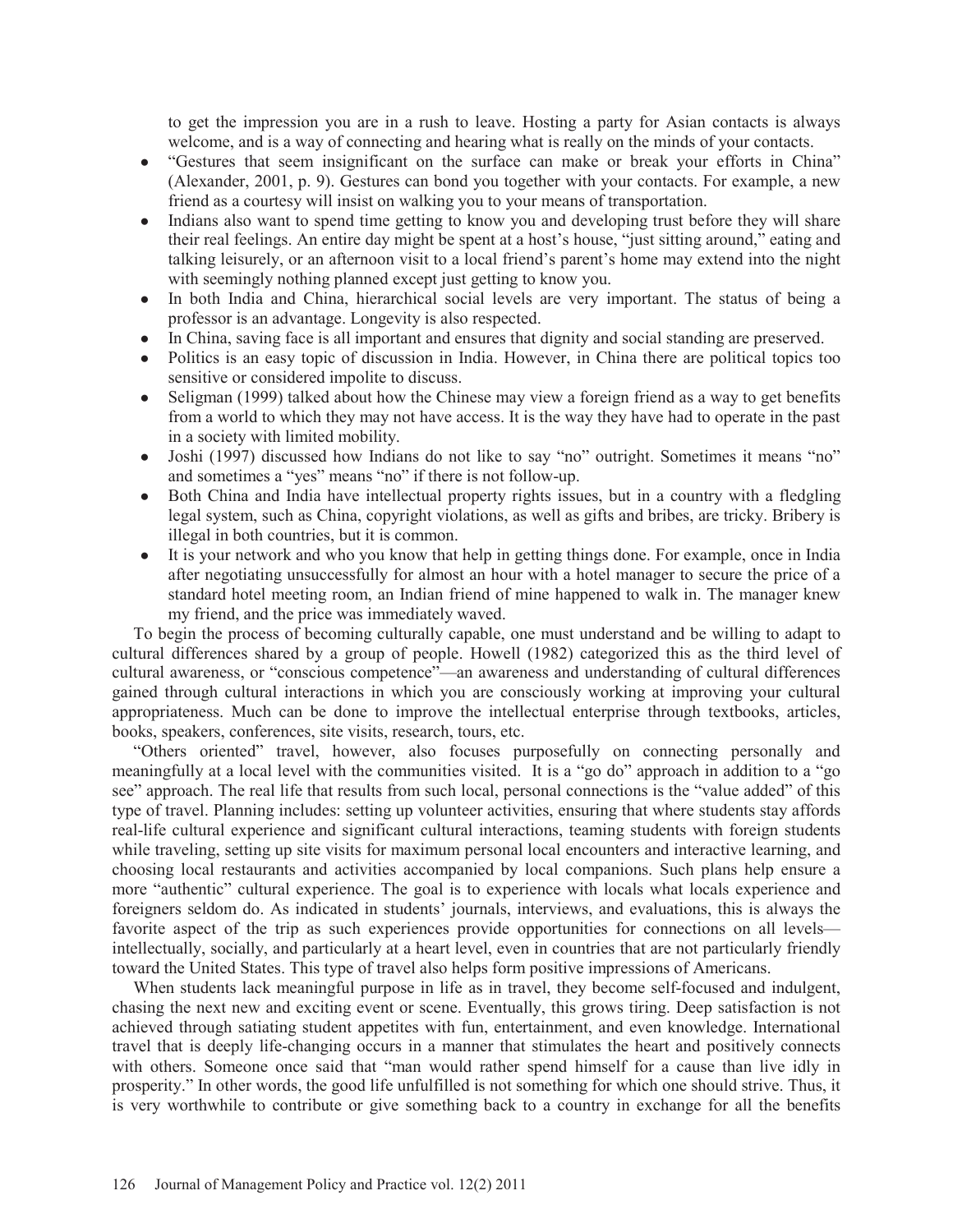derived from traveling in it. As Dr. Karl Menninger said in a speech, when asked what advice he would give a person who felt a nervous breakdown coming on, his recommendation was to "Lock up your house, go across the railway tracks, find someone in need, and do something to help that person" (McMillon, 1999, p. xv). How does service apply to students? There are times, especially in extremely culturally diverse and stressful locations, where students need to focus on problems other than their own. It is helpful to venture out and lend a hand to others in need. When helping an orphan, the elderly, a street child, etc., life is put into a more thoughtful, mature, and global perspective—a perspective readily admired by others.

 Student travel chronicles confirm the significant benefits that "others oriented, go do, purposeful" travel offered them. Students personally experience diversity as they interact with people who are different from themselves regarding socio-economic status, ethnicity, race, and culture. They gain appreciation for others' adversities, such as being disabled, poor, uneducated, orphaned, or an outcast. Further, they gain understanding about how communities and individuals deal with these circumstances. This type of travel gives students a new appreciation and analysis of their own country while observing the pros and cons of other locations in the world. It helps them contemplate their possible vocations and consider how an organization might connect globally in order to help the underprivileged. Most often this experience is the highpoint of their travel, where they got away from frantic attempts to "see" everything and entered a world of "doing" for others.

 In living out "others oriented, go do, purposeful" travel, students are prepared to spend a percentage of time, if for only a day, in pre-planned service to others. At least one, but often many activities (sometimes up to 10% of the time), are organized so students can contribute to the country visited rather than just absorbing and taking from the culture. The term "ugly American" is dispelled when students focus, at least in part, on serving others rather than themselves or their team friends. It requires preplanning, but the payoff is significant.

Examples of service activities from which students benefitted:

- Teaching English to local students, which can be done almost anywhere, anytime. In China, students go to "The English Corner" on Friday night. Chinese students and other locals gather to meet each other and practice their English language skills. Crowds of 20 or 30 locals will swarm American students, asking questions and sharing opinions ranging from politics to business to consumerism to religion. It is a great way to learn how people feel about the United States, especially regarding business and the economy. A few Chinese students, businesspeople, or other locals are identified to invite to dinner the following night. I personally met two Chinese friends this way. The following day we had lunch and they led an informal tour of their favorite sites. These contacts have become lifelong friends, leading to invitations to their weddings and to staying with them in Beijing during the Olympics. This is a great way to network.
- Playing with children in orphanages or street children's shelters. Students brought simple and inexpensive materials to face paint, make hand prints on paper plates, and blow up balloons and tie them into animals. With the older children, students played everything from baseball, to wrestling, to soccer. These youngsters taught the visiting students to play cricket. The connections with the local caregivers and the children are profound.
- Other volunteer activities have included: painting a shelter for the poor, laying paving stones at a children's center, helping at a home for the elderly, feeding children at a food distribution center, painting signposts for the local mayor, picking up trash, singing at a local church or hospital, teaching sports, conducting an art project at a local school, providing business lectures and interactive student learning at a local university, etc.

 These diverse activities have all been rewarding ways to learn the culture, connect with the people, and gain the respect of businesspeople. Contacts for these activities were made in the United States through religious organizations, businesspeople, adoption agencies, university personnel and foreign students, international business organizations, web searches, travel books, friends, etc. Other arrangements were made by emailing a local contact for information on volunteering. In one instance, we contacted a local city official and asked what we could do to serve the town for a day. He had us paint hundreds of posts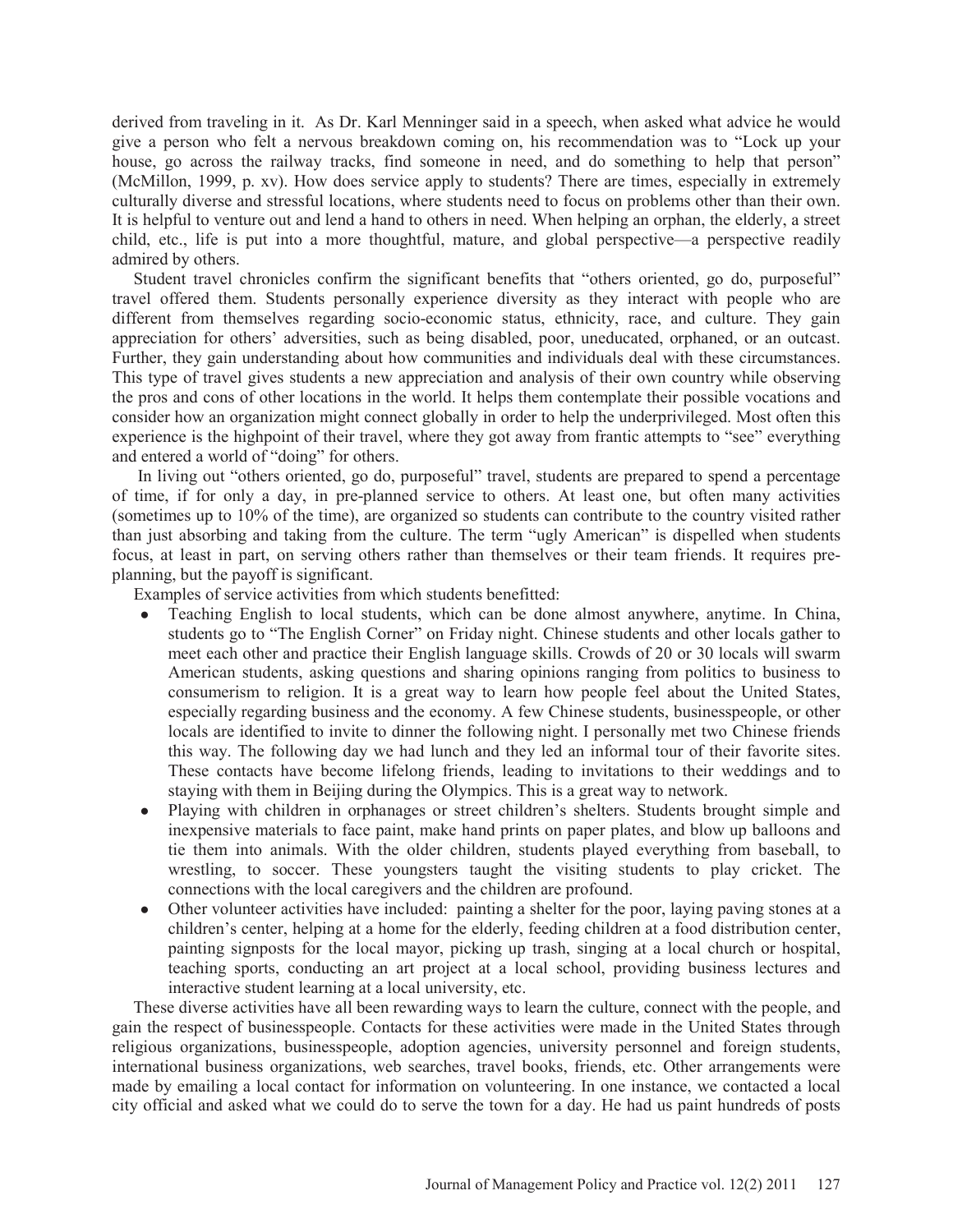lining the town road. We wondered how that would help in connecting us, but we diligently took our provided buckets of paint and brushes and dressed in orange reflective vests to accomplish the task. To our surprise, the homeless street children of the town came to watch and then help us with our Tom Sawyer-type task! The local press noticed our service work and the fun we were having teaching local children to paint. We ended up on the front page of the local newspaper with the headline: "U.S. students serving our town." In addition, the BBC was visiting and produced a short documentary on our activity. What tremendous good will that simple activity produced! The lessons learned were many, but most importantly it connected us at a heart level, and gave us practically unlimited access in learning the culture and credibility in perusing business contacts. It was a simple task with profound results.

Other examples of connecting culturally with locals include:

- Using local universities, facilities used by the locals when traveling, or housing close to universities. This provides several advantages: Students can interact with locals their own age, experience what the locals experience, connect with possible future leaders of the country, observe what students eat, participate with their schedule, and observe their dress. We learned to shop at inexpensive local stores, discovered where locals went to relax (parks, zoos, places to dance), observed customs (such as not showing affection publically), and practiced the local language.
- ł Pairing up with local university business or other students to visit their favorite local restaurant, sites, and activities. What contacts and insights are gained by spending time with these future leaders of China and India! We ask the local students if they will honor us by being our special guests, guiding us to their favorite destinations. Usually this wonderful day of activities extends into the evening. The volunteers serve as our guides, and we pay for the transportation and activities, because often locals cannot afford it. Typically they bring us to inexpensive (but wonderful) restaurants, beaches, parks, historic treasures, work places, and, in some cases, their homes to meet or dine with family members. We have eaten Peking duck (including the feet) while watching hundreds being cooked in open furnaces; chomped down numerous homemade Chinese dumplings interspersed with toasts (while noting local customs and etiquette which is so important in business); lined up in a local "salon" for a dry hair wash (in China, many students do not have daily access to showers in which they can wash their hair); and visited dormitory rooms, student dining facilities, and student bathroom and laundry facilities. Other destinations have been temples, squares, historical statues, gravesites, and museums. We have ridden bicycles through the streets of Beijing, climbed hundreds of stairs with locals one evening under the stars to overlook The Forbidden City, etc. Lifetime friendships are formed as the locals serve as advisors on customs and business connections.
- ł Hosting a mutually organized party for local business students. This gives all students a chance to work together in sharing cultures as they plan for music, dancing, food, games, decorations, etc. Dancing serves as a bond between the students as music and traditional dances are shared from each culture. A reminder of local customs occurred when one American student yelled over the music at another student who was dancing. A hush came over the Chinese because yelling was clearly inappropriate. Because all of the students had bonded, the Chinese students explained the culture and were gracious and helpful.
- Setting up university classroom visits in which a panel of American students answer questions from the host citizens and vise versa. This experience is enjoyable, enlightening, and educational. Politics and business questions eventually give way to personal questions regarding dating practices, family strictness, faith, marriage practices, and other relationship questions. A questionnaire is usually administered to all students which asks questions regarding the roles of men and women, rewards they want from business employment, and altruistic aspirations. It leads to fascinating discussions as the answers are shared.
- Other activities include visits to international ports to see thousands of shipments being readied; talks with public officials like the Minister of Railroads in India; presentations from members of a local chamber of commerce; visits to factories; talks with individuals involved in microenterprise;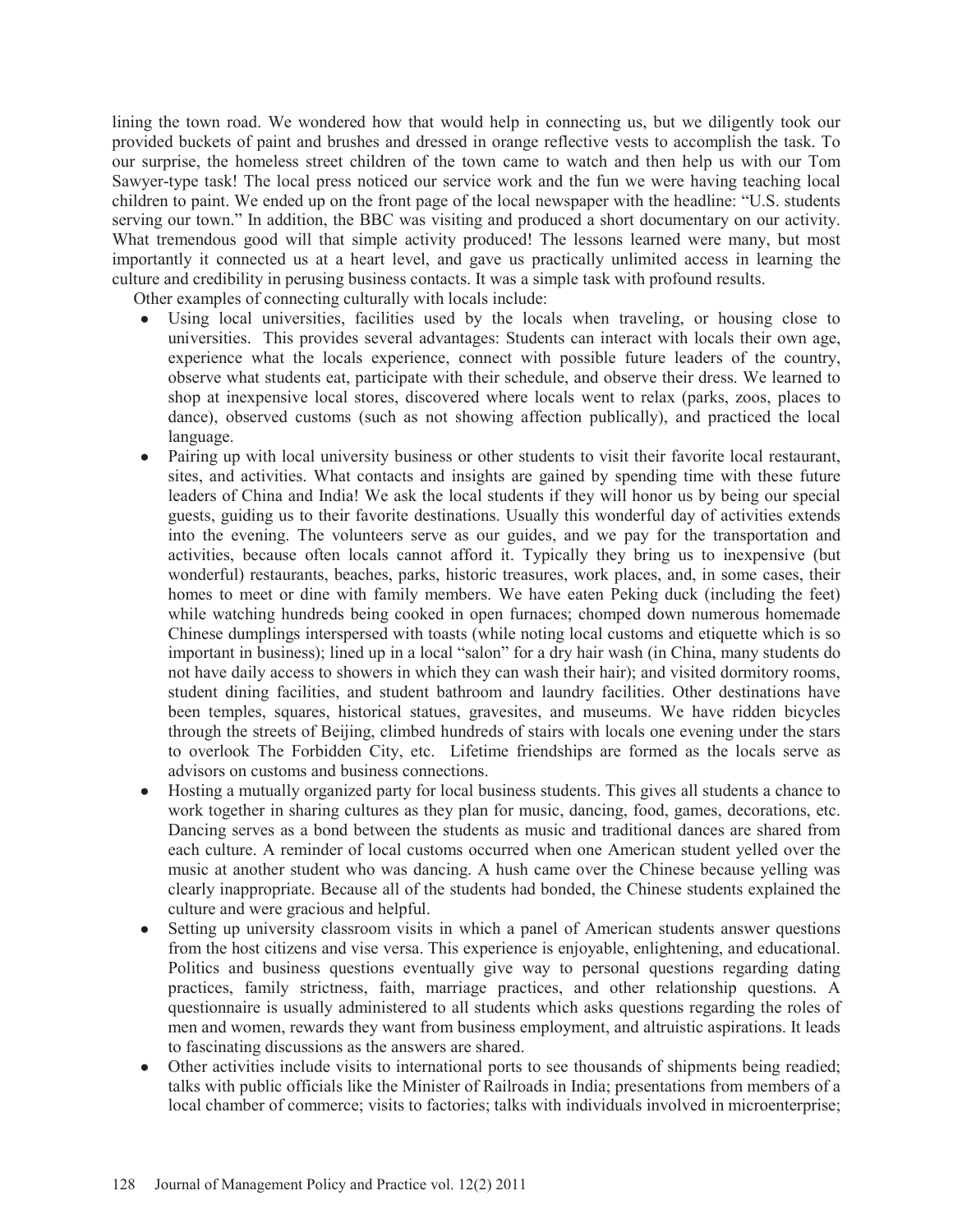tours of local sites and landmarks; interviews with newspaper reporters; visits to businesses, research facilities, and stock exchanges, etc.

 Students gain an understanding from these activities, but it is the personal cultural interactions and relationships developed that bring depth of understanding and connect them to the country and the people. The fads of surface travel and self-gratification quickly burn out. Students must be taught a sense of responsibility toward the communities in which they stay. They will learn how giving of themselves personally enriches their endeavors. It is also gratifying to the hosts who experience student generosity, consideration, and effort, rather than observing them simply taking in the sites and dashing from one destination to the next.

#### **Follow-up, Outcomes, and Evaluation**

 Education, according to William Yates, "is the lighting of a fire and not the filling of a bucket." Follow-up of any venture is extremely important if there is to be meaningful reinforcement and evaluation of travel priorities.

 In order to build effective relationships and help students move into what Howell (1982) categorized as the fourth stage of cultural awareness, "unconscious competence"—where one instinctively knows what is appropriate in the host country, contacts must be kept fresh and interactions maintained.

 The effective travel educator must know how to network and follow-up appropriately in order to build deep, trusting relationships—ones in which students are welcomed back to the country, and lasting business connections can be made. It is crucial for students and faculty to process, reflect, and keep fresh the lessons learned through experiential travel. Therefore, successfully planned trips need to be followedup by a guided unfolding of experiences, a thoughtful assessment of outcomes, and a plan to reconnect with contacts made. This is done as a team because the team prepared together, shared common experiences, and bonded over time. In business, this is routinely conducted at the conclusion of an outbound opportunity, and includes such intents as plans for contact revitalization and an analysis regarding strengths, weaknesses, opportunities, and threats of the venture. With students it is more effective if the time devoted to this activity takes place in the home culture with familiar surroundings and in a back to "normal" real life setting, away from distractions. When this intentional unfolding does not happen, and when faculty do not make the purposeful effort to pull the team together with planned interaction after travel, students can have reentry problems such as difficulty adjusting back to their pretrip lives, and affirmatively processing their cultural and group experiences. The team may even fall apart, disconnect, or revert back to their pre-trip cliquishness and attitudes. Taking advantage of this post travel learning opportunity helps reinforce gleaned concepts, unravel puzzling cultural and team member experiences, and share the emotional decompression students can experience after adventuring together in a foreign country. Students also sometimes need help dealing with the loss of newfound friends left behind in the host country. Another important consideration is to plan for physical recuperation from time zone changes (one day's recuperation for each time zone crossed is well-known by seasoned business travelers), illnesses, emotional upheavals, and reflection on life changes.

 How are the outcomes of "purposeful, others oriented, go do, experiential travel" measured? It is not by traditional, institutionally prepared, exhaustive form-written surveys, or electronic evaluations conducted independently in an unstructured student dormitory, administered only to students. It is instead in the observed actions and the articulations of students, faculty, and community members visited, consistent with the preparation and follow-up of the journey. The evaluation is customized according to travel goals and priorities, and prepared by the educators leading the travel. The evaluation instrument might also include student input because they have committed to the travel priorities. There is no faster method to extinguish the flame of enthusiasm regarding international travel, for both educators and students, than an evaluation instrument created by those inexperienced or personally unfamiliar with the student travel experience. Purposeful travel can be evaluated and measured by purposeful outcomes both during the experience and upon the students' return. For example, outcomes were observed and answers to questions evaluated during and after returning from a trip to China in which students: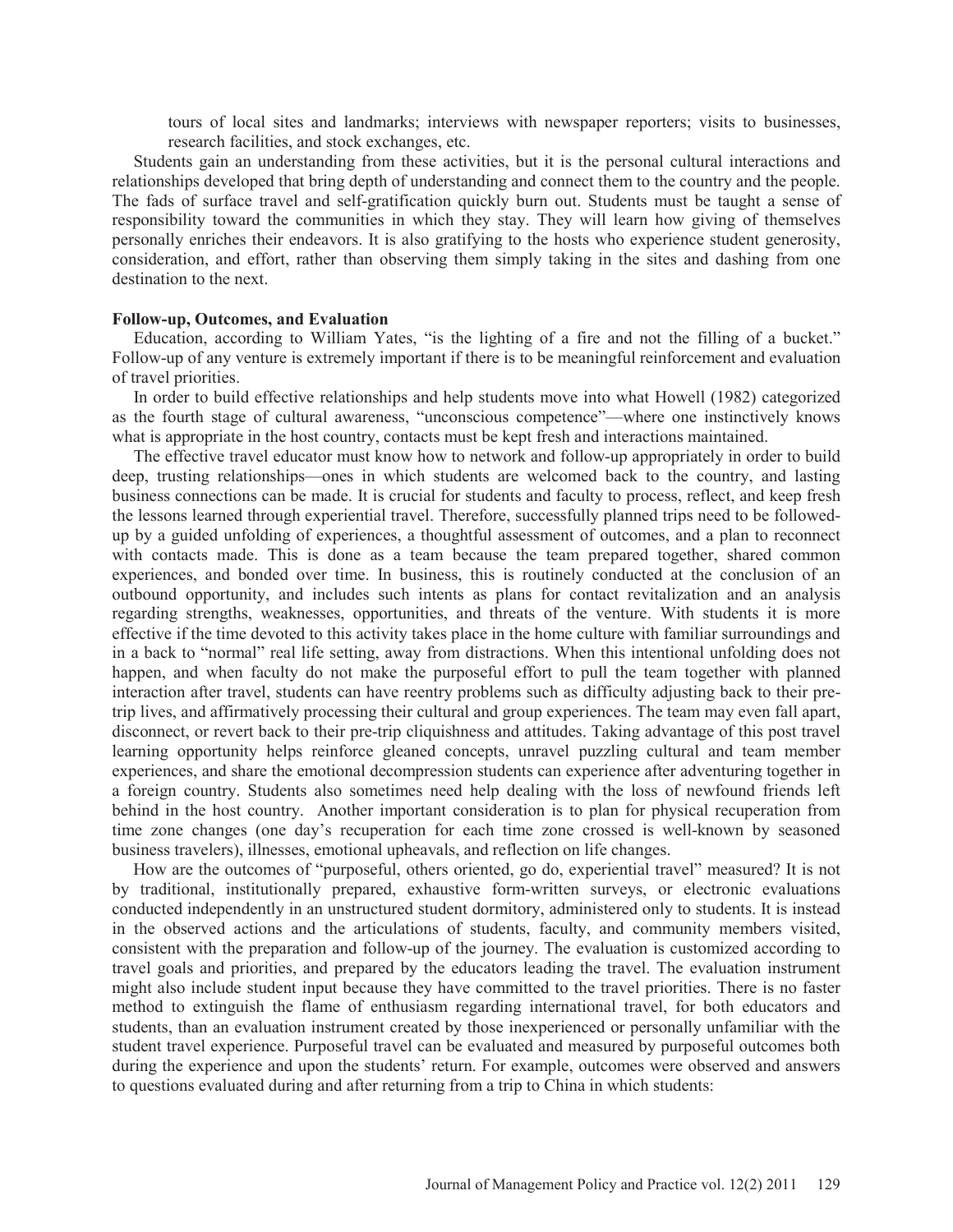- Talked of the relationships developed with foreigners rather than just relationships and experiences with their team members (e.g., Professor may ask about the number of local interactions and relationships students developed)
- Enthusiastically monitored their emails for notes from newfound friends (e.g., Professor may ask with whom they connected and if they built a network of positive contacts for potentially returning to the host country)
- Created photo albums and electronic files filled with pictures of their host country friends rather than those primarily of their team friends and sites visited (e.g., Professor observes what was recorded in student pictures as they tell the story. Are there abundant pictures of familiar team friends, famous sites, and "fun," or are there pictures of foreign friends, local cultural encounters, and host country service activities as the focus?)
- Discussed cultural connections made with people through local experiences, service opportunities, and team members (e.g., Throughout the travel the professor reads student academic chronicles about their interactions and what they considered to be memorable, meaningful, confusing, etc. Professor also gives feedback, encouraging comments, and recommendations regarding his/her observations of the student.)
- Committed to going back to the country because they had connected with the local people, and not just the sites (e.g., Many students returned to China within one year, attending school or teaching English as a second language, and followed up on the networks they had developed. Other students committed to travel and service in China at later times.)
- Mailed gift packages of thanks to their hosts, including items with school logos, pictures of the group and locals, and other items that tied them to their new friends (e.g., Professor asks about to whom they sent gifts, and notes the cultural care and appropriateness of the gifts)
- Shared books, articles, and movies with each other and discussed strategic current events and the politics of the country studied (e.g., Professor asks students to share insights, opinions, knowledge, cultural awareness, and implications concerning their assessment of current events and the future of the places visited. Required a strengths, weaknesses, opportunities, threats analysis (SWOT) of the country.)
- Wanted to share with other students the meaningful connections they had made with the host culture and its people, plus their understanding of the country's importance in the world as a new emerging market (e.g., Professor allows students to creatively share their knowledge and ideas through presentations to classes, faculty, and administrators, as well as through wall displays, photo and writing contests between team members, perusing student and professional publications, etc.)
- ł Encouraged others to view travel in this more sophisticated manner—to see the importance of "others orientation," the enjoyment of "doing," and the joy of culturally connecting. Some have interviewed other trip participants and asked questions related to culture, such as, "Did you make any host country friends or connections, and how are you following up on those relationships?" To their dismay, many only talk about the "fun" they had at a pub or club, or of skiing, or sightseeing with their pre-trip friends. Others have stayed in a host country town for an entire semester and returned without ever having connected with anyone in the town! (e.g., Professor interviews students on what were the highpoints of the travel. These almost always include forming new relationships, engaging in culturally-connecting activities, and participating in service experiences.)
- Wanted to make connections through religious and mission organizations, business clubs, adoption agencies, etc. in the United States to help support the organizations visited orphanages, hospitals, etc. (e.g., Professor asks how they might engage others in helping the communities visited)
- Enthusiastically developed 3x5 foot pictures that depict the country and their new friends. They displayed the pictures on the walls of their university in order to help educate and encourage other students to visit the country and understand its importance in the world. (e.g., Professor observes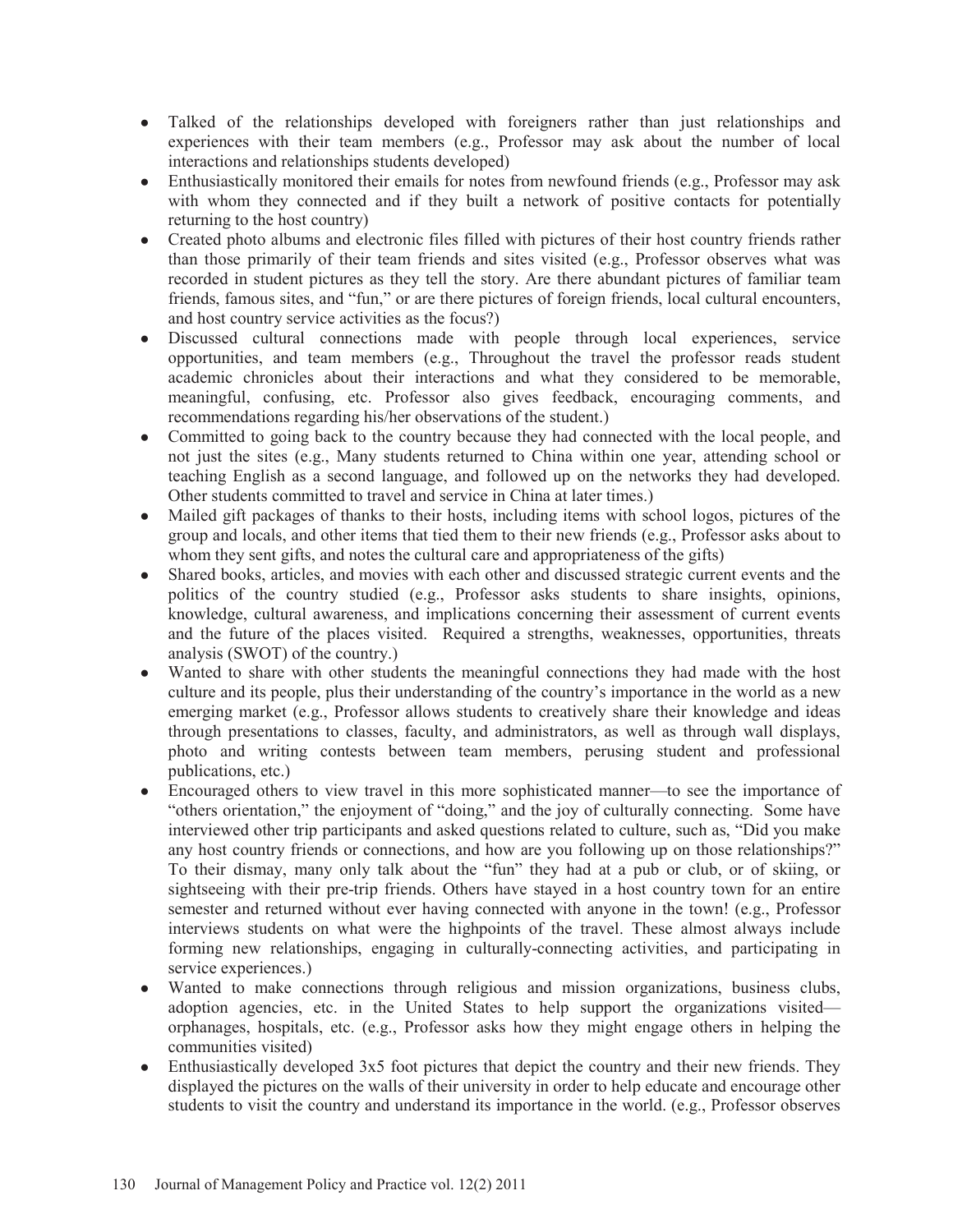their diligence and enthusiasm and asks them to question other students about their reactions to the pictures. What was the "buzz" created?)

- Asked host country contacts to give helpful feedback and recommendations on student activities, cultural appropriateness, etc. (e.g., Professor reads comments, processes them, and gives students ongoing feedback and encouragement throughout the travel)
- Gave written institutional evaluations of the trip (e.g., Professor developed and administered a goal oriented evaluation instrument with input from the students)
- Continued to meet for dinners and events as a team of friends, and enthusiastically shared emails they received from Chinese friends (e.g., Professor is still included in communications, giving professional recommendations, updates, etc.)
- Connected with businesses at home for jobs and internships, sharing their first hand experiences with the culture, rather than just noting the sites and countries seen (e.g., Professor requires students to update their resumes, differentiating their student travel by relating firsthand cultural experiences and networks formed)
- Demonstrated and discussed a newfound appreciation of their home and the freedoms and the opportunities so often taken for granted (e.g., Professor conducts discussion groups and a followup Chinese guest lecture with a  $Q & A$  time)

 A fire is lit, connections are made, culture has been explored on a personal level, curiosity is stirred, enthusiasm about the country abounds, and the outcome is reflected through lives that are changed at a personal level. This translates into positive relationships with the host country. Ethnocentrism has been diminished, and the stage is set for business students to realize the importance of culturally connecting and methods to do it. When this happens, the educator has a great feeling of accomplishment!

#### **CONCLUSION**

 With globalization and the expansion of business, it is imperative that students understand the cultures of other countries and learn how to escape their own ethnocentric, self-reference perspectives. In this era of student travel and international tension, educators have a unique challenge to properly prepare, conduct, and follow-up on international journeys that equip responsible travelers and future global businesspeople. Direct cultural experiences and volunteering are effective ways to connect with host countries and teach culture at a personal level. Not only do they assist in effectively preparing students, but also serve well in building positive international relations.

 Exceptional outcomes will not happen without solid preparation and follow-up. Time spent in the home setting before and after the flurry of travel is invaluable. The fruits of solid "purposeful" and "go do" travel include a greater likelihood of journeys that absorb culture, focus on giving, and result in fewer inappropriate cultural behaviors, less compulsiveness to "go see" as much as possible without connecting with locals, and less emphasis on the number of days traveled versus the quality of the experience. Experiential travel will also alleviate frantic fact finding and information gathering, minimize "McDonaldizing" (the biggest itinerary and the fastest trip), and place greater value on thoughtfully connecting with and understanding people and cultures.

 Students' minds are challenged, hearts are stirred, attitudes are transformed through the quality of relationships developed, the culture has been directly imparted, and teamwork has been promoted. It is: A "giving" travel philosophy that is developed with the team and applied through the locals encountered; a "what can you show and tell me of your great country, and let's see it equally together" frame of mind; a "you teach me, and I want to learn from you, and I will also share with you" attitude; encouragement of others; and deliberately seeking ways to interact with, examine, and inculcate culture.

 The learning is rich when it revolves around people and culture. Instead of chasing adventure for its own sake, it is finding adventure through local connections resulting in greater learning and information dispensed experientially. People, not just places, bring learning to life and give travel its lasting, lifechanging value—value that lives on through enduring relationships. It is the difference between looking at a lake as opposed to swimming in a lake. We cannot conduct business unless we understand our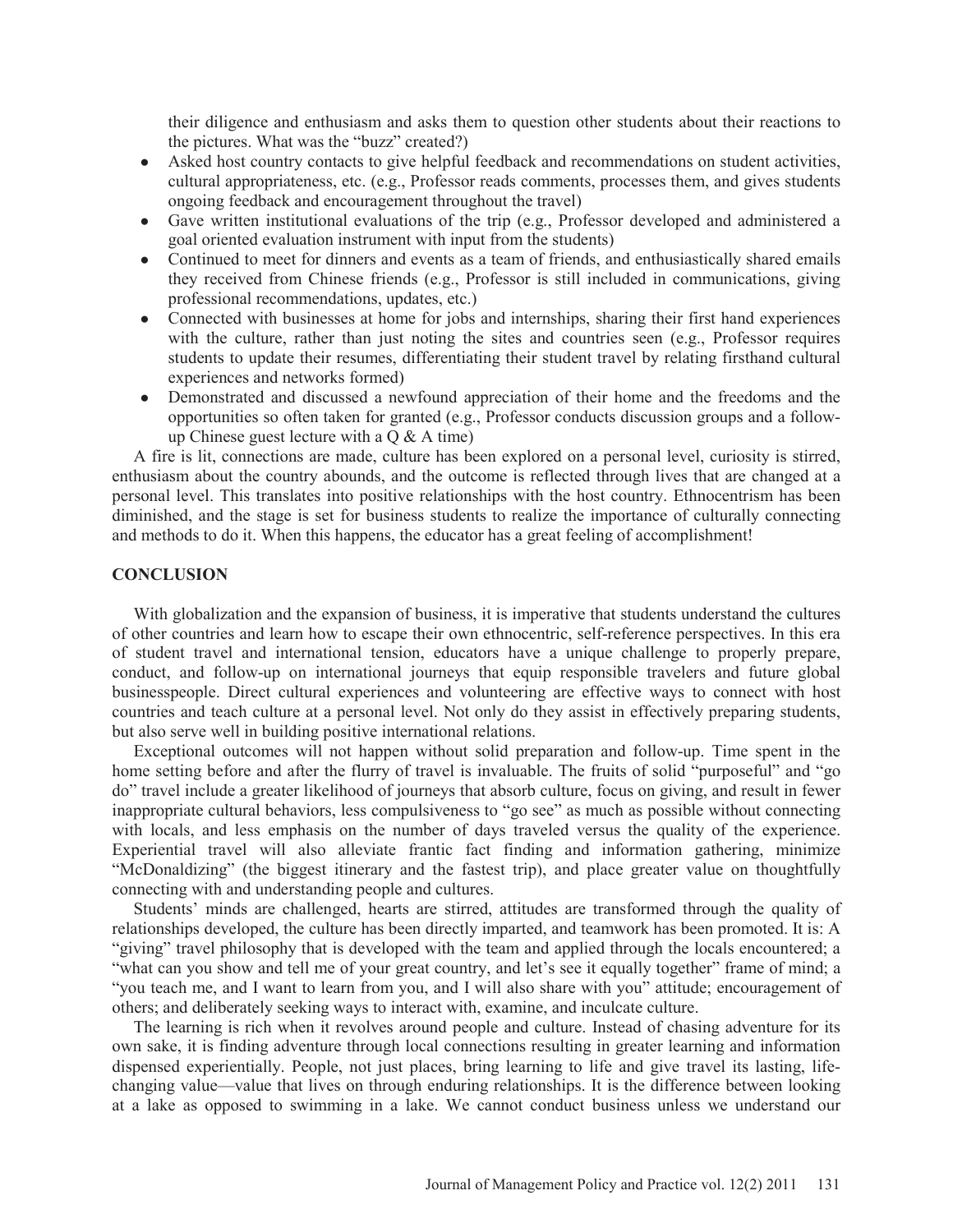customers, are well networked, and are appreciated by the people with whom we do business. Business students need to know how to adapt locally and to each other. The indispensible priorities in enriching the travel experience for not only students but also for the international communities visited include:

- 1. Culturally connecting (reaching out to understand and participate with cultures visited)
- 2. Culturally honoring (providing service to cultures visited)
- 3. Cooperative team building (developing relationships with each travel team member)
- 4. Cognitively enriching (researching, studying, and personally experiencing sites and cultures)

 Students must be prepared to function effectively in the world of globalization. Professors must help them improve their ability to adapt and deal with individuals, firms, and authorities in foreign countries. The international arena is an ideal environment to cultivate tolerance, flexibility, humility, and other indispensible characteristics of adaptability. It is incumbent upon professors not only to introduce students to other countries, but also to create a desire to understand culture. To skillfully travel internationally and study business with cooperative, cognitively enriching, and culturally competent goals—this is the gift we bring to our students.

# **REFERENCES**

Alexander, J. (2001). Doing business in China: Learn the intricacies of Chinese business before you go. *Harvard Management Communication Letter*, *14*(3), 9-10.

Bennett, M. J. (1993). Towards ethnorelativism: A developmental model of intercultural sensitivity. In R. M. Paige (Ed.), *Education for intercultural experience* (pp. 21-72). Yarmouth, ME: Intercultural Press.

Carnegie, D. (1998). *How win friends & influence people* (Rev. ed.). New York, NY: Pocket Books.

Catora, P. R., Gilly, M. C., & Gragam, J. L. (2009). *International marketing* (14<sup>th</sup> ed.). New York, NY: McGraw-Hill/Irwin.

Howell, W. S. (1982). *The empathic communicator*. Belmont, CA: Wadsworth.

Joshi, M. (1997). *Passport India: Your pocket guide to Indian business, customs & etiquette.* San Rafael, CA: World Trade Press.

Lee, D. Y., & Dawes, P. L. (2005). Gaunxi, trust, and long-term orientation in Chinese business markets. *Journal of International Marketing, 13*(2), 28-56.

Leonard, M. (2008, March 28). China's new intelligentsia. *Prospect,* (144). Retrieved from http://www.prospectmagazine.co.uk/2008/03/chinasnewintelligentsia/

McGregor, J. (2005). *One billion customers: Lessons from the front lines of doing business in China.* New York, NY: Free Press.

McMillon, B. (1999). *Volunteer vacations: Short-term adventures that will benefit you and others* (7<sup>th</sup> ed.). Chicago, IL: Chicago Review Press.

Rao, A. N., Pearce, J. L., & Xin, K. (2005). Governments, reciprocal exchange, and trust among business associates. *Journal of International Business Studies, 36*(1), 104-118.

Seligman, S. D. (1999). *Chinese business etiquette: A guide to protocol, manners, and culture in the People's Republic of China*. New York, NY: Warner Books.